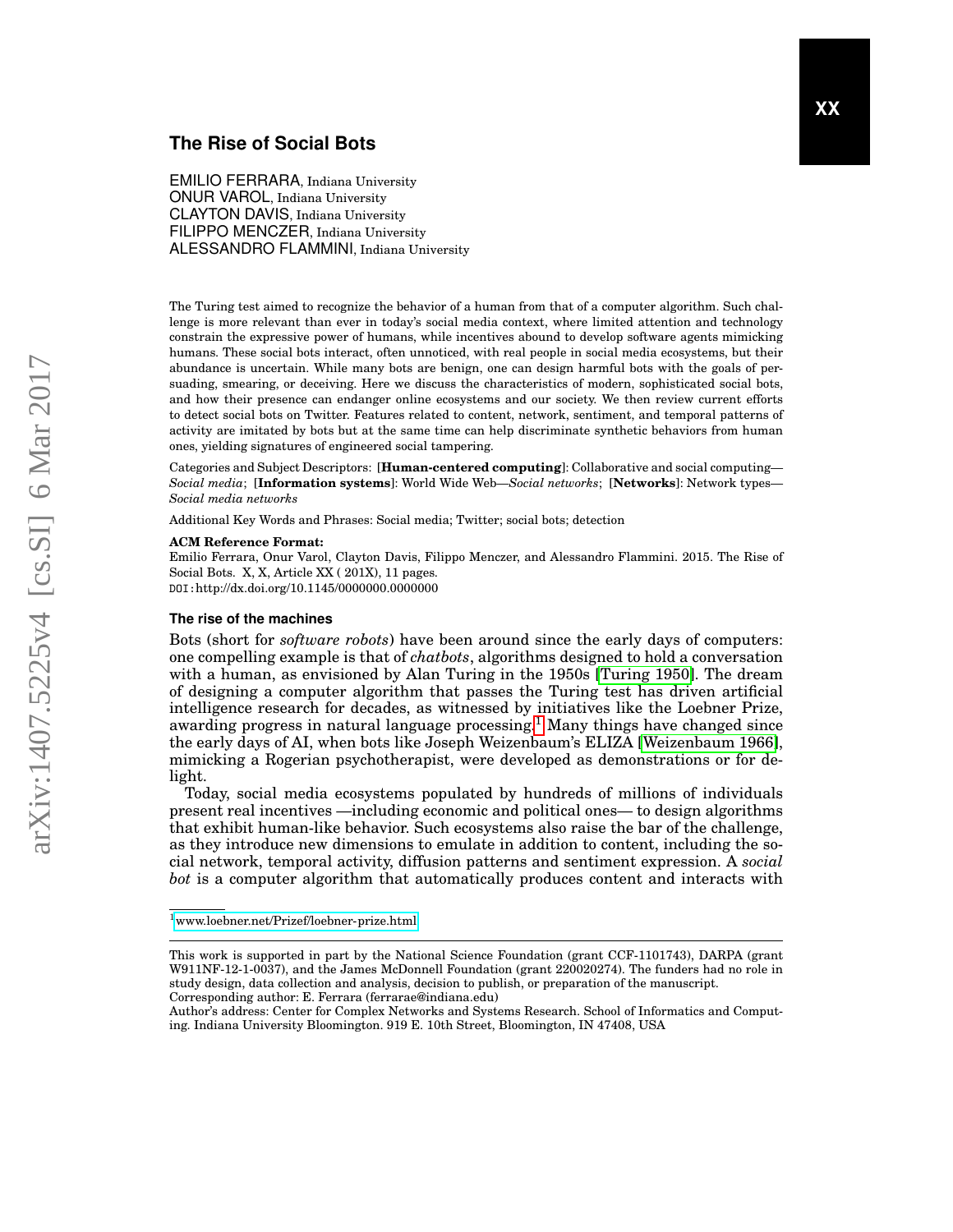humans on social media, trying to emulate and possibly alter their behavior. Social bots have been known to inhabit social media platforms for a few years [\[Lee et al.](#page-10-2) [2011;](#page-10-2) [Boshmaf et al. 2013\]](#page-9-0).

#### **Engineered social tampering**

What are the intentions of social bots? Some of them are benign and, in principle, innocuous or even helpful: this category includes bots that automatically aggregate content from various sources, like simple news feeds. Automatic responders to inquiries are increasingly adopted by brands and companies for customer care. Although this type of bots are designed to provide a useful service, they can sometimes be harmful, for example when they contribute to the spread of unverified information or rumors. Analysis of Twitter posts around the Boston marathon bombing revealed that social media can play an important role in the early recognition and characterization of emergency events [\[Cassa et al. 2013\]](#page-9-1). But false accusations also circulated widely on Twitter in the aftermath of the attack, mostly due to bots automatically retweeting posts without verifying the facts or checking the credibility of the source [\[Gupta et al.](#page-9-2) [2013\]](#page-9-2).

With every new technology comes abuse, and social media are no exception. A second category of social bots includes malicious entities designed specifically with the purpose to harm. These bots mislead, exploit, and manipulate social media discourse with rumors, spam, malware, misinformation, slander, or even just noise. This may result in several levels of damage to society. For example, bots may artificially inflate support for a political candidate [\[Ratkiewicz et al. 2011a\]](#page-10-3); such activity could endanger democracy by influencing the outcome of elections. In fact, these kinds of abuse have already been observed: during the 2010 U.S. midterm elections, social bots were employed to support some candidates and smear their opponents, injecting thousands of tweets pointing to websites with fake news [\[Ratkiewicz et al. 2011a\]](#page-10-3). A similar case was reported around the Massachusetts special election of 2010 [\[Metaxas and Musta](#page-10-4)[faraj 2012\]](#page-10-4). Campaigns of this type are sometimes referred to as astroturf or Twitter bombs. The problem is not just in establishing the veracity of the information being promoted — this was an issue before the rise of social bots, and remains beyond the reach of algorithmic approaches. The novel challenge brought by bots is the fact that they can give the false impression that some piece of information, regardless of its accuracy, is highly popular and endorsed by many, exerting an influence against which we haven't yet developed antibodies. Our vulnerability makes it possible for a bot to acquire significant influence, even unintentionally [\[Aiello et al. 2012\]](#page-9-3). Sophisticated bots can generate personas that appear as credible followers, and thus are harder for both people and filtering algorithms to detect. They make for valuable entities on the fake follower market, and allegations of acquisition of fake followers have touched several prominent political figures in the US and worldwide.

More examples of the potential dangers brought by social bots are increasingly reported by journalists, analysts, and researchers. These include the unwarranted consequences that the widespread diffusion of bots may have on the stability of markets. There have been claims that Twitter signals can be leveraged to predict the stock market [\[Bollen et al. 2011\]](#page-9-4), and there is an increasing amount of evidence showing that market operators pay attention and react promptly to information from social media. On April 23, 2013, for example, the Syrian Electronic Army hacked the Twitter account of the Associate Press and posted a false rumor about a terror attack on the White House in which President Obama was allegedly injured. This provoked an immediate crash in the stock market. On May 6, 2010 a *flash crash* occurred in the U.S. stock market, when the Dow Jones plunged over 1,000 points (about 9%) within minutes —the biggest one-day point decline in history. After a 5-month long investigation,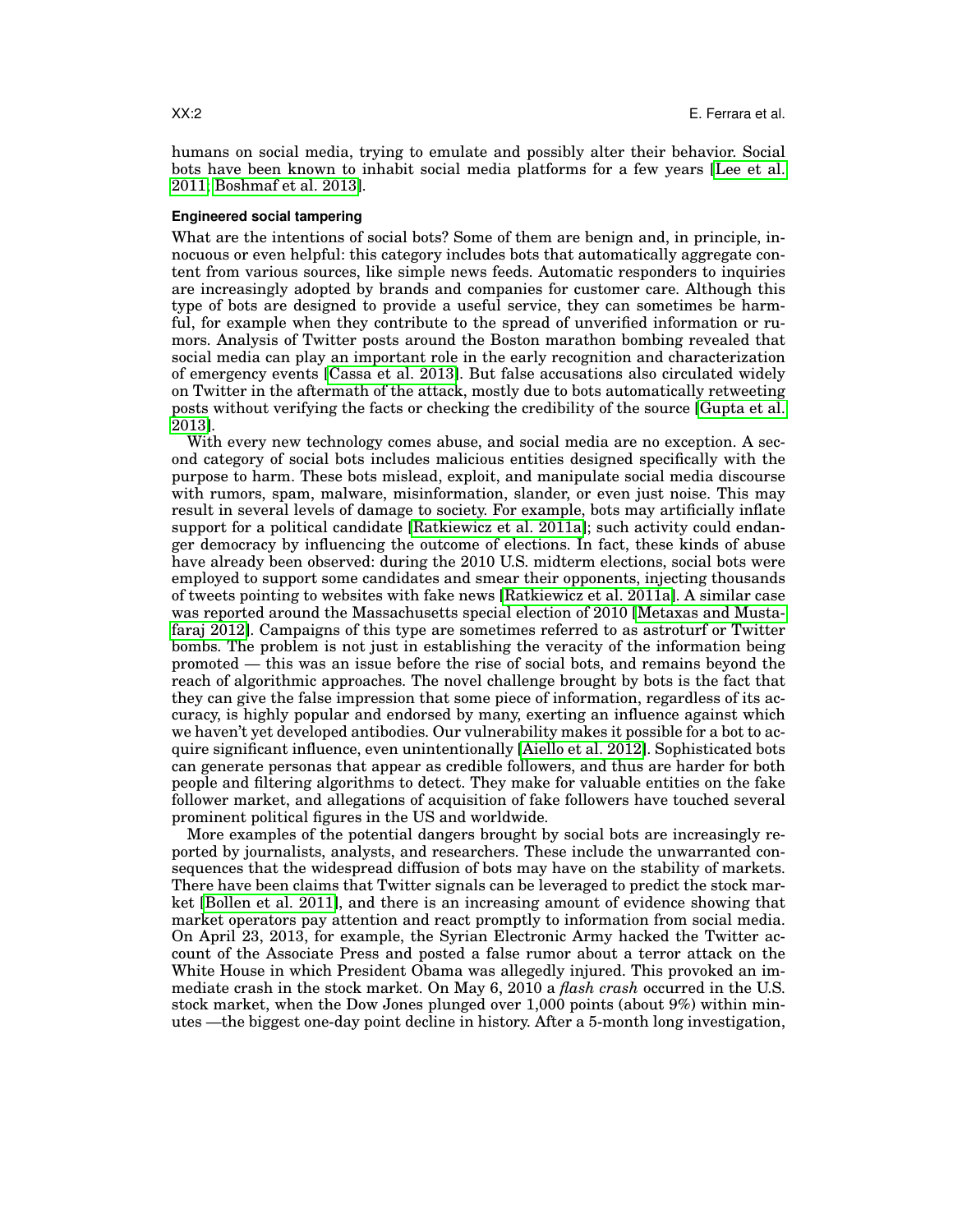### The Rise of Social Bots **XX:3**

the role of high-frequency trading bots became obvious, but it yet remains unclear whether these bots had access to information from the social Web [\[Hwang et al. 2012\]](#page-9-5). The combination of social bots with an increasing reliance on automatic trading systems that, at least partially, exploit information from social media, is ripe with risks. Bots can amplify the visibility of misleading information, while automatic trading system lack fact-checking capabilities. A recent orchestrated bot campaign successfully created the appearance of a sustained discussion about a tech company called Cynk. Automatic trading algorithms picked up this conversation and started trading heavily in the company's stocks. This resulted in a 200-fold increase in market value, bringing the company's worth to 5 billion dollars.<sup>[2](#page-2-0)</sup> By the time analysts recognized the orchestration behind this operation and stock trading was suspended, the losses were real.

## **The bot effect**

These anecdotes illustrate the consequences that tampering with the social Web may have for our increasingly interconnected society. In addition to potentially endangering democracy, causing panic during emergencies, and affecting the stock market, social bots can harm our society in even subtler ways. A recent study demonstrated the vulnerability of social media users to a *social botnet* designed to expose private information, like phone numbers and addresses [\[Boshmaf et al. 2013\]](#page-9-0). This kind of vulnerability can be exploited by cybercrime and cause the erosion of trust in social media [\[Hwang et al. 2012\]](#page-9-5). Bots can also hinder the advancement of public policy by creating the impression of a grassroots movement of contrarians, or contribute to the strong polarization of political discussion observed in social media [\[Conover et al. 2011\]](#page-9-6). They can alter the perception of social media influence, artificially enlarging the audience of some people [\[Edwards et al. 2014\]](#page-9-7), or they can ruin the reputation of a company, for commercial or political purposes [\[Messias et al. 2013\]](#page-10-5). A recent study demonstrated that emotions are contagious on social media [\[Kramer et al. 2014\]](#page-9-8): elusive bots could easily infiltrate a population of unaware humans and manipulate them to affect their perception of reality, with unpredictable results. Indirect social and economic effects of social bot activity include the alteration of social media analytics, adopted for various purposes such as TV ratings, $3$  expert finding [\[Wu et al. 2013\]](#page-10-6), and scientific impact measurement.[4](#page-2-2)

# **Act like a human, think like a bot**

One of the greatest challenges for bot detection in social media is in understanding what modern social bots can do [\[Boshmaf et al. 2012\]](#page-9-9). Early bots mainly performed one type of activity: posting content automatically. These bots were as naive as easy to spot by trivial detection strategies, such as focusing on high volume of content generation. In 2011, James Caverlee's team at Texas A&M University implemented a honeypot trap that managed to detect thousands of social bots [\[Lee et al. 2011\]](#page-10-2). The idea was simple and effective: the team created a few Twitter accounts (bots) whose role was solely to create nonsensical tweets with gibberish content, in which no human would ever be interested. However, these accounts attracted many followers. Further inspection confirmed that the suspicious followers were indeed social bots trying to grow their social circles by blindly following random accounts.

<span id="page-2-0"></span><sup>2</sup>The Curious Case of Cynk, an Abandoned Tech Company Now Worth \$5 Billion — [mashable.com/2014/07/](mashable.com/2014/07/10/cynk) [10/cynk](mashable.com/2014/07/10/cynk)

<span id="page-2-1"></span><sup>3</sup>Nielsen's New Twitter TV Ratings Are a Total Scam. Here's Why. — [defamer.gawker.com/](defamer.gawker.com/nielsens-new-twitter-tv-ratings-are-a-total-scam-here-1442214842) [nielsens-new-twitter-tv-ratings-are-a-total-scam-here-1442214842](defamer.gawker.com/nielsens-new-twitter-tv-ratings-are-a-total-scam-here-1442214842)

<span id="page-2-2"></span> $4$ altmetrics: a manifesto —<altmetrics.org/manifesto/>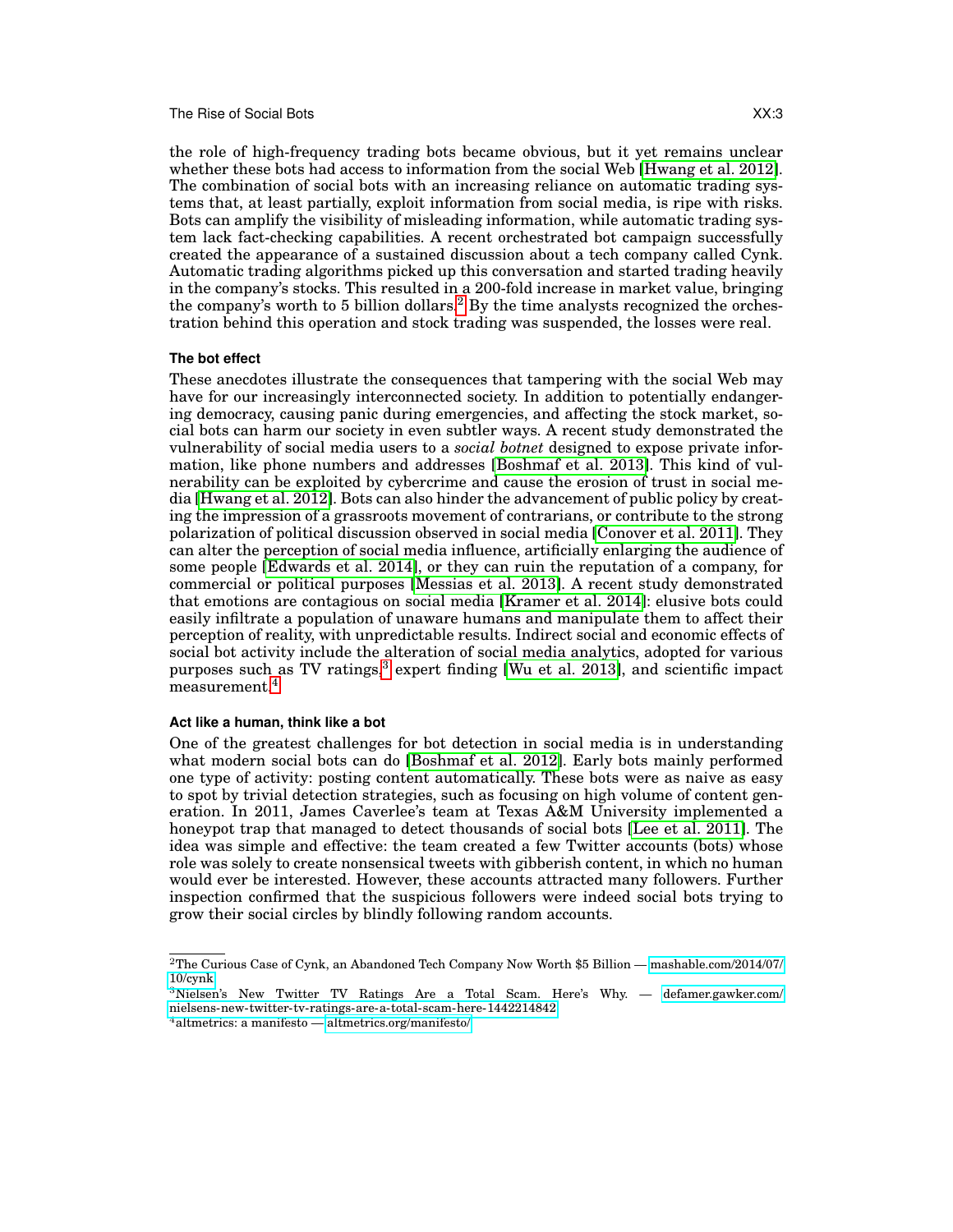In recent years, Twitter bots have become increasingly sophisticated, making their detection more difficult. The boundary between human-like and bot-like behavior is now fuzzier. For example, social bots can search the Web for information and media to fill their profiles, and post collected material at predetermined times, emulating the human temporal signature of content production and consumption —including circadian patterns of daily activity and temporal spikes of information generation [\[Golder](#page-9-10) [and Macy 2011\]](#page-9-10). They can even engage in more complex types of interactions, such as entertaining conversations with other people, commenting on their posts, and answering their questions [\[Hwang et al. 2012\]](#page-9-5). Some bots specifically aim to achieve greater influence by gathering new followers and expanding their social circles; they can search the social network for popular and influential people and follow them or capture their attention by sending them inquiries, in the hope to be noticed [\[Aiello](#page-9-3) [et al. 2012\]](#page-9-3). To acquire visibility, they can infiltrate popular discussions, generating topically-appropriate —and even potentially interesting— content, by identifying relevant keywords and searching online for information fitting that conversation [\[Freitas](#page-9-11) [et al. 2014\]](#page-9-11). After the appropriate content is identified, the bots can automatically produce responses through natural language algorithms, possibly including references to media or links pointing to external resources. Other bots aim at tampering with the identities of legitimate people: some are identity thieves, adopting slight variants of real usernames, and stealing personal information such as pictures and links. Even more advanced mechanisms can be employed; some social bots are able to "clone" the behavior of legitimate users, by interacting with their friends and posting topically coherent content with similar temporal patterns.

# **A taxonomy of social bot detection systems**

For all the reasons outlined above, the computing community is engaging in the design of advanced methods to automatically detect social bots, or to discriminate between humans and bots. The strategies currently employed by social media services appear inadequate to contrast this phenomenon and the efforts of the academic community in this direction just started.

In the following, we propose a simple taxonomy that divides the approaches proposed in literature into three classes: *(i)* bot detection systems based on social network information; *(ii)* system based on crowd-sourcing and leveraging human intelligence; *(iii)* machine learning methods based on the identification of highly-revealing features that discriminate between bots and humans. Sometimes a hard categorization of a detection strategy into one of these three categories is difficult, since some exhibit mixed elements: we present also a section of methods that combine ideas from these three main approaches.

# **Graph-based social bot detection**

The challenge of social bot detection has been framed by various teams in an adversarial setting [\[Alvisi et al. 2013\]](#page-9-12). One example of this framework is represented by the Facebook Immune System [\[Stein et al. 2011\]](#page-10-7): an adversary may control multiple social bots (often referred to as *Sybils* in this context) to impersonate different identities and launch an attack or infiltration. Proposed strategies to detect *sybil accounts* often rely on examining the structure of a social graph. SybilRank [\[Cao et al. 2012\]](#page-9-13) for example assumes that sybil accounts exhibit a small number of links to legitimate users, instead connecting mostly to other sybils, as they need a large number of social ties to appear trustworthy. This feature is exploited to identify densely interconnected groups of sybils. One common strategy is to adopt off-the-shelf community detection methods to reveal such tightly-knit local communities; however, the choice of the community detection algorithm has proven to crucially affect the performance of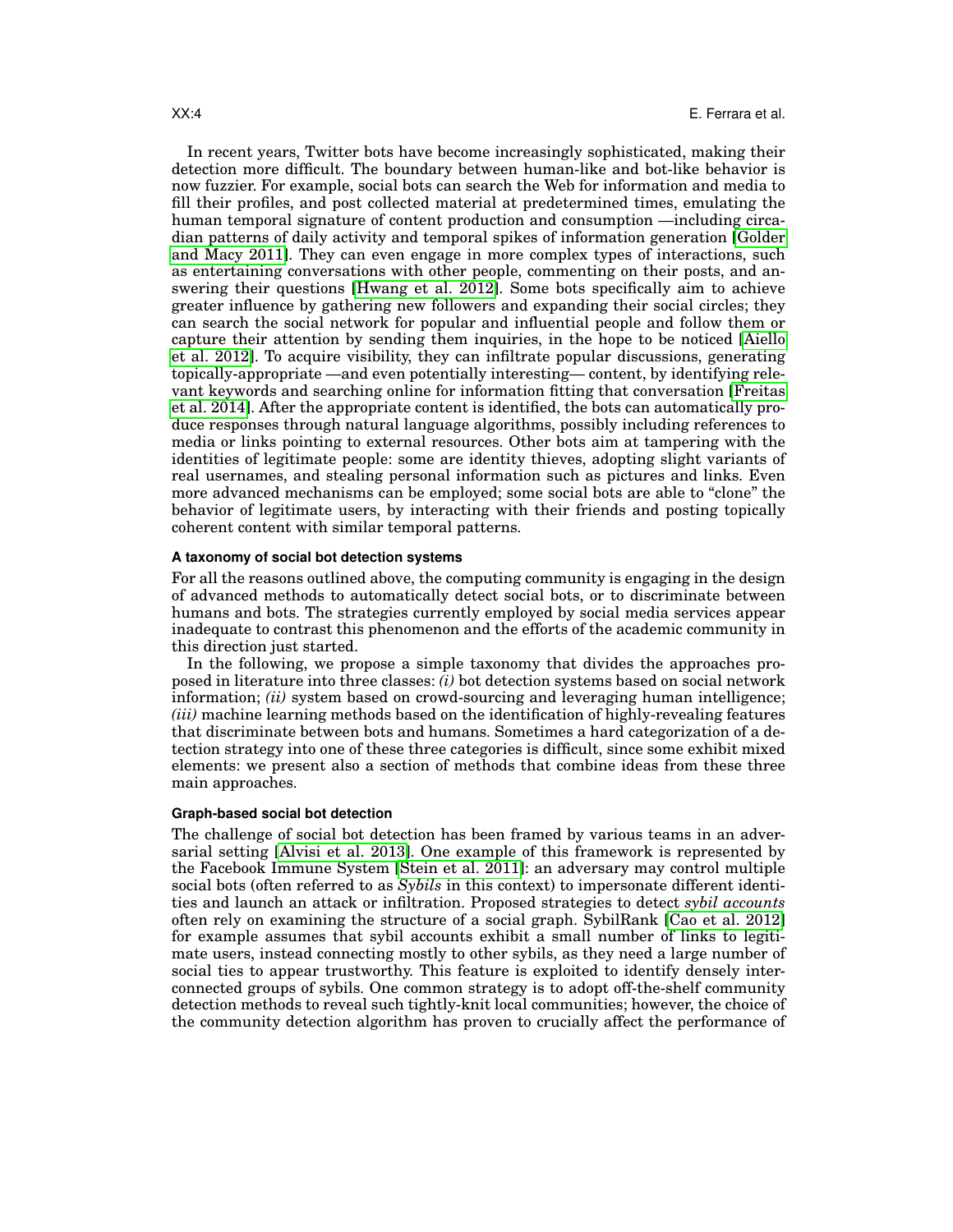#### The Rise of Social Bots **XX:5**

the detection algorithms [\[Viswanath et al. 2011\]](#page-10-8). A wise attacker may counterfeit the connectivity of the controlled sybil accounts so that to mimic the features of the community structure of the portion of the social network populated by legitimate accounts; this strategy would make the attack invisible to methods solely relying on community detection. To address this shortcoming, some detection systems, for example Sybil-Rank, also employ the paradigm of *innocent by association*: an account interacting with a legitimate user is considered itself legitimate. Souche [\[Xie et al. 2012\]](#page-10-9) and Anti-Reconnaissance [\[Paradise et al. 2014\]](#page-10-10) also rely on the assumption that social network structure alone separates legitimate users from bots. Unfortunately, the effectiveness of such detection strategies is bound by the behavioral assumption that legitimate users refuse to interact with unknown accounts. This was proven unrealistic by various experiments [\[Stringhini et al. 2010;](#page-10-11) [Boshmaf et al. 2013;](#page-9-0) [Elyashar et al. 2013\]](#page-9-14): a large-scale social bot infiltration on Facebook showed that over 20% of legitimate users accept friendship requests indiscriminately, and over 60% accept requests from accounts with at least one contact in common [\[Boshmaf et al. 2013\]](#page-9-0). On other platforms like Twitter and Tumblr, connecting and interacting with strangers is one of the main features. In these circumstances, the innocent-by-association paradigm yields high false positive rates, and these are the worst types of errors: a service provider would rather fail to detect a social bot than inconvenience a real user with an erroneous account suspension. Some authors noted the limits of the assumption of finding groups of social bots or legitimate users only: real platforms may contain many mixed groups of legitimate users who fell prey of some bots [\[Alvisi et al. 2013\]](#page-9-12), and sophisticated bots may succeed in large-scale infiltrations making it impossible to detect them solely from network structure information. This brought Alvisi et al. to recommend a portfolio of complementary detection techniques, and the manual identification of legitimate social network users to aid in the training of supervised learning algorithms.

## **Crowd-sourcing social bot detection**

The possibility of human detection has been explored by Wang et al. [\[Wang et al.](#page-10-12) [2013b\]](#page-10-12) who suggest the crowd-sourcing of social bot detection to legions of workers. As a proof-of-concept, they created an Online Social Turing Test platform. The authors assumed that bot detection is a simple task for humans, whose ability to evaluate conversational nuances like sarcasm or persuasive language, or to observe emerging patterns and anomalies, is yet unparalleled by machines. Using data from Facebook and Renren (a popular Chinese online social network), the authors tested the efficacy of humans, both expert annotators and workers hired online, at detecting social bot accounts simply from the information on their profiles. The authors observed that the detection rate for hired workers drops off over time, although it remains good enough to be used in a majority voting protocol: the same profile is shown to multiple workers and the opinion of the majority determines the final verdict. This strategy exhibits a near-zero false positive rate, a very desirable feature for a service provider. Three drawbacks undermine the feasibility of this approach: first, although the authors make a general claim that crowd-sourcing the detection of social bots might work if implemented since the early stage, this solution might not be cost-effective for a platform with a large pre-existing user base, like Facebook and Twitter. Second, to guarantee that a minimal number of human annotators can be employed to minimize costs, "expert" workers are still needed to accurately detect fake accounts, as the "average" worker does not perform well individually. As a result, to reliably build a ground-truth of annotated bots, large social network companies like Facebook and Twitter are forced to hire teams of expert analysts [\[Stein et al. 2011\]](#page-10-7), however such a choice might not be suitable for small social networks in their early stages (an issue at odds with the previous point). Finally, exposing personal information to external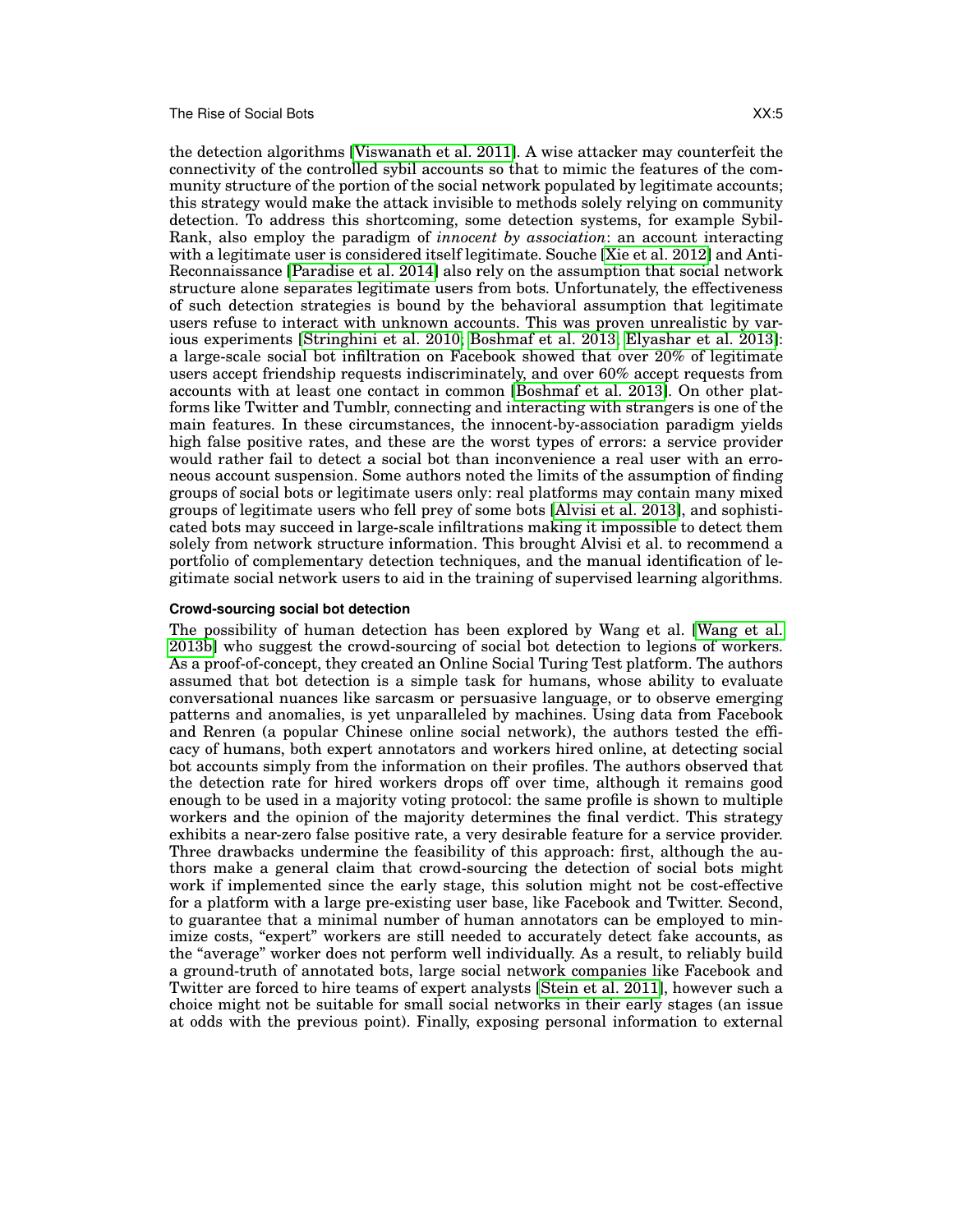<span id="page-5-0"></span>

|           | Table I. Classes of features employed by feature-based systems for social bot detection.                                                                                                                                                                                                                                                         |
|-----------|--------------------------------------------------------------------------------------------------------------------------------------------------------------------------------------------------------------------------------------------------------------------------------------------------------------------------------------------------|
| Class     | Description                                                                                                                                                                                                                                                                                                                                      |
| Network   | <i>Network features</i> capture various dimensions of information diffusion patterns. Statistical features<br>can be extracted from networks based on <i>retweets</i> , <i>mentions</i> , and <i>hashtag co-occurrence</i> . Examples<br>include degree distribution, clustering coefficient, and centrality measures [Ratkiewicz et al. 2011b]. |
| User      | User features are based on Twitter meta-data related to an account, including language, geographic<br>locations, and account creation time.                                                                                                                                                                                                      |
| Friends   | <i>Friend features</i> include descriptive statistics relative to an account's social contacts, such as median,<br>moments, and entropy of the distributions of their numbers of followers, followees, and posts.                                                                                                                                |
| Timing    | <i>Timing features</i> capture temporal patterns of content generation (tweets) and consumption<br>(retweets); examples include the signal similarity to a Poisson process [Ghosh et al. 2011], or the<br>average time between two consecutive posts.                                                                                            |
| Content   | Content features are based on linguistic cues computed through natural language processing, espe-<br>cially part-of-speech tagging; examples include the frequency of verbs, nouns, and adverbs in tweets.                                                                                                                                       |
| Sentiment | Sentiment features are built using general-purpose and Twitter-specific sentiment analysis algo-<br>rithms, including happiness, arousal-dominance-valence, and emotion scores [Golder and Macy 2011;<br>Bollen et al. 2011].                                                                                                                    |

workers for validation raises privacy issue [\[Elovici et al. 2013\]](#page-9-16). While Twitter profiles tend to be more public compared to Facebook, Twitter profiles also contain less information than Facebook or Renren, thus giving a human annotator less ground to make a judgment. Analysis by manual annotators of interactions and content produced by a Syrian social botnet active in Twitter for 35 weeks suggests that some advanced social bots may no longer aim at mimicking human behavior, but rather at misdirecting attention to irrelevant information [\[Abokhodair et al. 2015\]](#page-9-17). Such *smoke screening* strategies require high coordination among the bots. This observation is in line with early findings on political campaigns orchestrated by social bots, which exhibited not only peculiar network connectivity patterns but also enhanced levels of coordinated behavior [\[Ratkiewicz et al. 2011a\]](#page-10-3). The idea of leveraging information about the synchronization of account activities has been fueling many social bot detection systems: frameworks like CopyCatch [\[Beutel et al. 2013\]](#page-9-18), SynchroTrap [\[Cao et al. 2014\]](#page-9-19), and the Renren Sybil detector [\[Wang et al. 2013a;](#page-10-14) [Yang et al. 2014\]](#page-10-15) rely explicitly on the identification of such coordinated behavior to identify social bots.

#### **Feature-based social bot detection**

The advantage of focusing on behavioral patterns is that these can be easily encoded in features and adopted with machine learning techniques to learn the signature of human-like and bot-like behaviors. This allows to later classify accounts according to their observed behaviors. Different classes of features are commonly employed to capture orthogonal dimensions of users' behaviors, as summarized in Table [I.](#page-5-0)

One example of feature-based system is represented by *Bot or Not?*. Released in 2014, it was the first social bot detection interface for Twitter to be made publicly avail-able to raise awareness about the presence of social bots.<sup>[5](#page-5-1)</sup> Similarly to other featurebased systems [\[Ratkiewicz et al. 2011b\]](#page-10-13), *Bot or Not?* implements a detection algorithm relying upon highly-predictive features which capture a variety of suspicious behaviors and well separate social bots from humans. The system employs off-the-shelf supervised learning algorithms trained with examples of both humans and bots behaviors, based on the Texas A&M dataset [\[Lee et al. 2011\]](#page-10-2) that contains 15 thousand examples of each class and millions of tweets. *Bot or Not?* scores a detection accuracy above  $95\%,$ <sup>[6](#page-5-2)</sup> measured by AUROC via cross validation. In addition to the classification re-

<span id="page-5-1"></span><sup>5</sup>As of the time of this writing, *Bot or Not?* remains the only social bot detection system with a public-facing interface:<http://truthy.indiana.edu/botornot>

<span id="page-5-2"></span> $6$ Detecting more recent and sophisticated social bots, compared to those in the 2011 dataset, may well yield lower accuracy.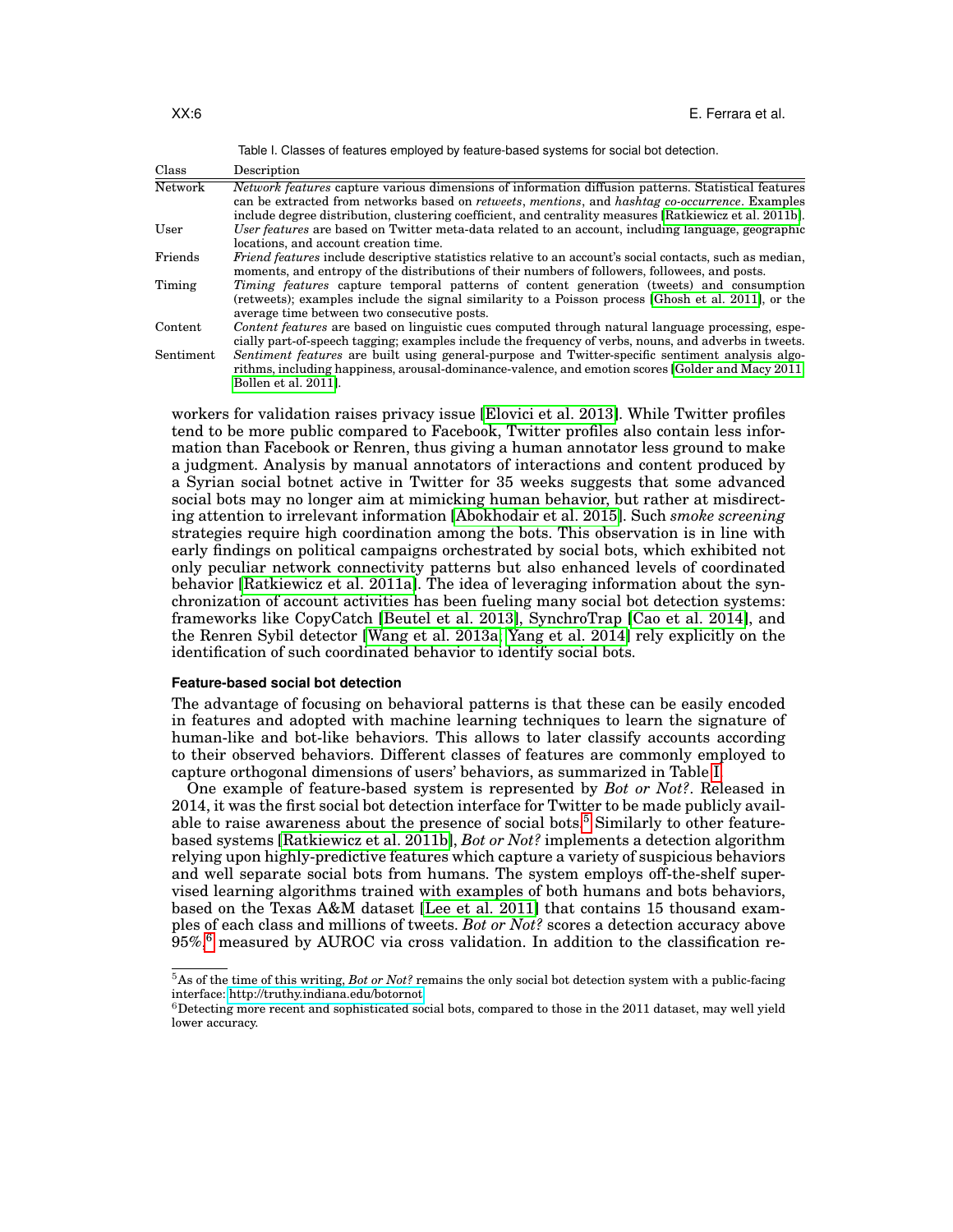

<span id="page-6-0"></span>Fig. 1. Common features used for social bot detection. (A) The network of hashtags co-occurring in the tweets of a given user. (B) Various sentiment signals including emoticon, happiness and arousal-dominancevalence scores. (C) The volume of content produced and consumed (tweeting and retweeting) over time.

sults, *Bot or Not?* provides a variety of interactive visualizations that provide insights on the features exploited by the system (see Fig. [1](#page-6-0) for examples).

Bots are continuously changing and evolving: the analysis of the highly-predictive behaviors that feature-based detection systems can detect may reveal interesting patterns and provide unique opportunities to understand how to discriminate between bots and humans. User meta-data are considered among the most predictive features and the most interpretable ones [\[Hwang et al. 2012;](#page-9-5) [Wang et al. 2013b\]](#page-10-12): we can suggest few rules of thumb to infer whether an account is likely a bot, by comparing its metadata with that of legitimate users (see Fig. [2\)](#page-7-0). Further work, however, will be needed to detect sophisticated strategies exhibiting a mixture of humans and social bots features (sometimes referred to as *cyborgs*). Detecting these bots, or hacked accounts [\[Zangerle](#page-10-16) [and Specht 2014\]](#page-10-16), is currently impossible for feature-based systems.

#### **Combining multiple approaches**

Alvisi et al. [\[Alvisi et al. 2013\]](#page-9-12) recognized first the need of adopting complementary detection techniques to effectively deal with sybil attacks in social networks. The Renren Sybil detector [\[Wang et al. 2013a;](#page-10-14) [Yang et al. 2014\]](#page-10-15) is an example of system that explores multiple dimensions of users' behaviors like activity and timing information. Examination of ground-truth clickstream data shows that real users spend comparatively more time messaging and looking at other users' contents (such as photos and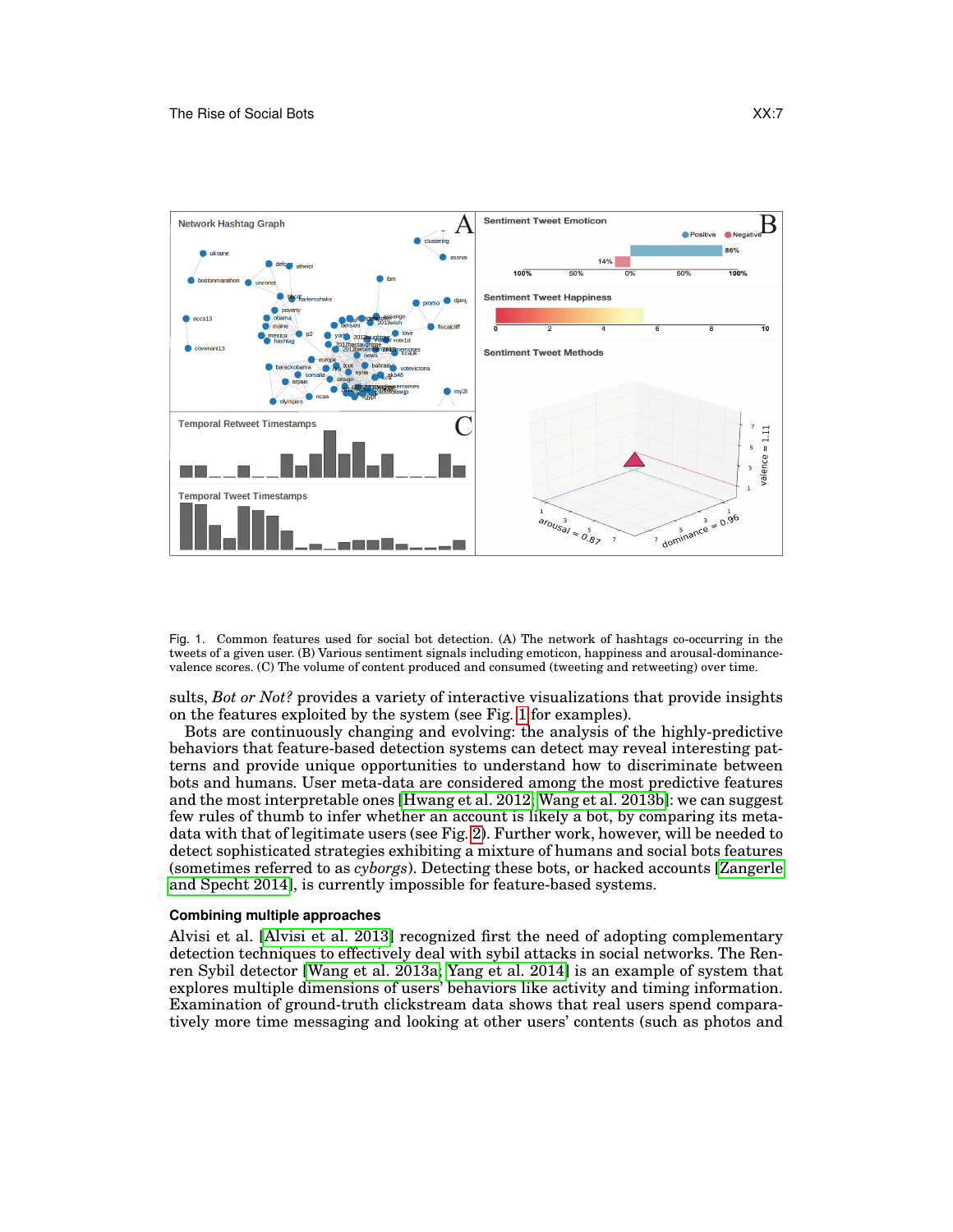XX:8 E. Ferrara et al.



<span id="page-7-0"></span>Fig. 2. User behaviors that best discriminate social bots from humans. Social bots retweet more than humans and have longer user names, while they produce fewer tweets, replies and mentions, and they are retweeted less than humans. Bot accounts also tend to be more recent.

videos), whereas Sybil accounts spend their time harvesting profiles and befriending other accounts. Intuitively, social bot activities tend to be simpler in terms of variety of behavior exhibited. By also identifying highly-predictive features such as invitation frequency, outgoing requests accepted, and network clustering coefficient, Renren is able to classify accounts into two categories: bot-like and human-like prototypical profiles [\[Yang et al. 2014\]](#page-10-15). Sybil accounts on Renren tend to collude and work together to spread similar content: this additional signal, encoded as content and temporal similarity, is used to detect colluding accounts. In some ways, the Renren approach [\[Wang](#page-10-14) [et al. 2013a;](#page-10-14) [Yang et al. 2014\]](#page-10-15) combines the best of network- and behavior-based conceptualizations of Sybil detection. By achieving good results even utilizing only the last 100 click events for each user, the Renren system obviates to the need to store and analyze the entire click history for every user. Once the parameters are tweaked against ground truth, the algorithm can be seeded with a fixed number of known legitimate accounts and then used for mostly unsupervised classification. The "Sybil until proven otherwise" approach (the opposite of the innocent-by-association strategy) baked into this framework does lend itself to detecting previously unknown methods of attack: the authors recount the case of spambots embedding text in images to evade detection by content analysis and URL blacklists. Other systems implementing mixed methods, like CopyCatch [\[Beutel et al. 2013\]](#page-9-18) and SynchroTrap [\[Cao et al. 2014\]](#page-9-19), also score comparatively low false positive rates with respect to, for example, network-based methods.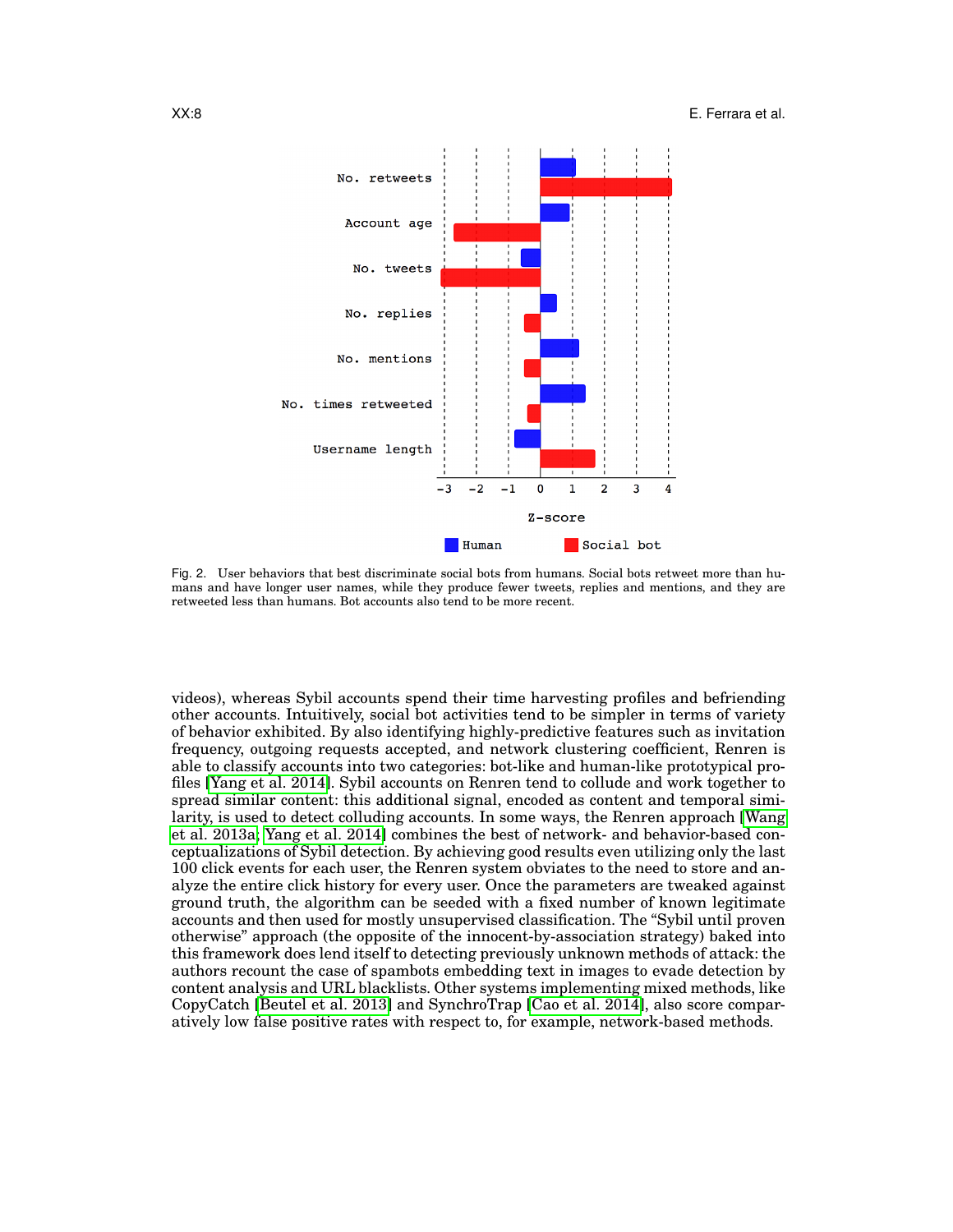# **Master of puppets**

If social bots are the puppets, additional efforts will have to be directed at finding their "masters." Governments<sup>[7](#page-8-0)</sup> and other entities with sufficient resources<sup>[8](#page-8-1)</sup> have been alleged to use social bots to their advantage. Assuming the availability of effective detection technologies, it will be crucial to reverse-engineer the observed social bot strategies: who they target, how they generate content, when they take action, and what topics they talk about. A systematic extrapolation of such information may enable identification of the puppet masters.

Efforts in the direction of studying platforms vulnerability already started. Some researchers [\[Freitas et al. 2014\]](#page-9-11), for example, reverse-engineer social bots reporting alarming results: simple automated mechanisms that produce contents and boost followers yield successful infiltration strategies and increase the social influence of the bots. Others teams are creating bots themselves: Tim Hwang's [\[Hwang et al. 2012\]](#page-9-5) and Sune Lehmann's<sup>[9](#page-8-2)</sup> groups continuously challenge our understanding of what strategies effective bots employ, and help quantify the susceptibility of people to their influence [\[Wagner et al. 2012;](#page-10-17) [Wald et al. 2013\]](#page-10-18). Briscoe et al. [\[Briscoe et al. 2014\]](#page-9-20) studied the deceptive cues of language employed by influence bots. Tools like *Bot or Not?* have been made available to the public to shed light on the presence of social bots online.

Yet many research questions remain open. For example, nobody knows exactly how many social bots populate social media, or what share of content can be attributed to bots —estimates vary wildly and we might have observed only the tip of the iceberg. These are important questions for the research community to pursue, and initiatives such as DARPA's SMISC bot detection challenge, which took place in the Spring of 2015, can be effective catalysts of this emerging area of inquiry.

Bot behaviors are already quite sophisticated: they can build realistic social networks and produce credible content with human-like temporal patterns. As we build better detection systems, we expect an arms race similar to that observed for spam in the past [\[Heymann et al. 2007\]](#page-9-21). The need for training instances is an intrinsic limitation of supervised learning in such a scenario; machine learning techniques such as active learning might help respond to newer threats. The race will be over only when the effectiveness of early detection will sufficiently increase the cost of deception.

The future of social media ecosystems might already point in the direction of environments where machine-machine interaction is the norm, and humans navigate a world populated mostly by bots. We believe there is a need for bots and humans to be able to recognize each other, to avoid bizarre, or even dangerous, situations based on false assumptions of human interlocutors.[10](#page-8-3)

# **ACKNOWLEDGMENTS**

The authors are grateful to Qiaozhu Mei, Zhe Zhao, Mohsen JafariAsbagh, and Prashant Shiralkar for helpful discussions.

<span id="page-8-1"></span><span id="page-8-0"></span><sup>7</sup>Russian Twitter political protests 'swamped by spam' —<www.bbc.com/news/technology-16108876> <sup>8</sup>Fake Twitter accounts used to promote tar sands pipeline — [www.theguardian.com/environment/2011/aug/](www.theguardian.com/environment/2011/aug/05/fake-twitter-tar-sands-pipeline) [05/fake-twitter-tar-sands-pipeline](www.theguardian.com/environment/2011/aug/05/fake-twitter-tar-sands-pipeline)

<span id="page-8-2"></span> $9$ You are here because of a robot —<sunelehmann.com/2013/12/04/youre-here-because-of-a-robot/>

<span id="page-8-3"></span> $10$ That Time 2 Bots Were Talking, and Bank of America Butted In — [www.theatlantic.com/technology/](www.theatlantic.com/technology/archive/2014/07/that-time-2-bots-were-talking-and-bank-of-america-butted-in/374023/) [archive/2014/07/that-time-2-bots-were-talking-and-bank-of-america-butted-in/374023/](www.theatlantic.com/technology/archive/2014/07/that-time-2-bots-were-talking-and-bank-of-america-butted-in/374023/)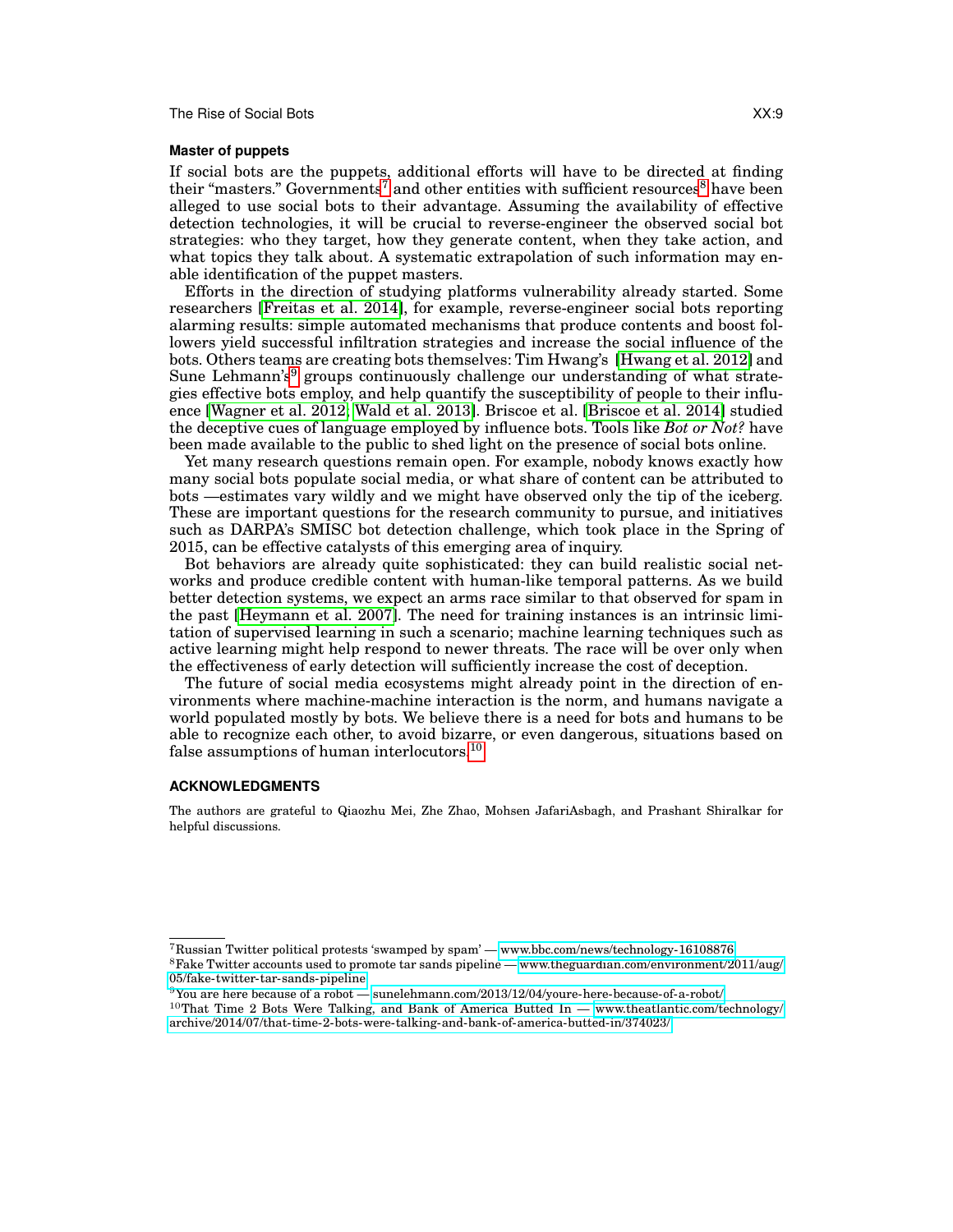#### **REFERENCES**

- <span id="page-9-17"></span>Norah Abokhodair, Daisy Yoo, and David W. McDonald. 2015. Dissecting a social botnet: growth, content, and influence in Twitter. In *Proceedings of the 18th ACM Conference on Computer-Supported Cooperative Work and Social Computing*. ACM.
- <span id="page-9-3"></span>Luca Maria Aiello, Martina Deplano, Rossano Schifanella, and Giancarlo Ruffo. 2012. People are Strange when you're a Stranger: Impact and Influence of Bots on Social Networks. In *Proc. 6th AAAI International Conference on Weblogs and Social Media*. AAAI, 10–17.
- <span id="page-9-12"></span>Lorenzo Alvisi, Allen Clement, Alessandro Epasto, Silvio Lattanzi, and Alessandro Panconesi. 2013. Sok: The evolution of sybil defense via social networks. In *2013 IEEE Symposium on Security and Privacy*. IEEE, 382–396.
- <span id="page-9-18"></span>Alex Beutel, Wanhong Xu, Venkatesan Guruswami, Christopher Palow, and Christos Faloutsos. 2013. Copy-Catch: stopping group attacks by spotting lockstep behavior in social networks. In *Proceedings of the 22nd international conference on World Wide Web*. International World Wide Web Conferences Steering Committee, 119–130.
- <span id="page-9-4"></span>Johan Bollen, Huina Mao, and Xiaojun Zeng. 2011. Twitter mood predicts the stock market. *Journal of Computational Science* 2, 1 (2011), 1–8.
- <span id="page-9-9"></span>Yazan Boshmaf, Ildar Muslukhov, Konstantin Beznosov, and Matei Ripeanu. 2012. Key challenges in defending against malicious socialbots. In *Proceedings of the 5th USENIX Conference on Large-scale Exploits and Emergent Threats*, Vol. 12.
- <span id="page-9-0"></span>Yazan Boshmaf, Ildar Muslukhov, Konstantin Beznosov, and Matei Ripeanu. 2013. Design and analysis of a social botnet. *Computer Networks* 57, 2 (2013), 556–578.
- <span id="page-9-20"></span>Erica J Briscoe, D Scott Appling, and Heather Hayes. 2014. Cues to Deception in Social Media Communications. In *HICSS: 47th Hawaii International Conference on System Sciences*. IEEE, 1435–1443.
- <span id="page-9-13"></span>Qiang Cao, Michael Sirivianos, Xiaowei Yang, and Tiago Pregueiro. 2012. Aiding the Detection of Fake Accounts in Large Scale Social Online Services. In *NSDI*. 197–210.
- <span id="page-9-19"></span>Qiang Cao, Xiaowei Yang, Jieqi Yu, and Christopher Palow. 2014. Uncovering Large Groups of Active Malicious Accounts in Online Social Networks. In *Proceedings of the 2014 ACM SIGSAC Conference on Computer and Communications Security*. ACM, 477–488.
- <span id="page-9-1"></span>Christopher A Cassa, Rumi Chunara, Kenneth Mandl, and John S Brownstein. 2013. Twitter as a sentinel in emergency situations: lessons from the Boston marathon explosions. *PLoS Currents: Disasters* (July 2013). DOI:<http://dx.doi.org/10.1371/currents.dis.ad70cd1c8bc585e9470046cde334ee4b>
- <span id="page-9-6"></span>Michael Conover, Jacob Ratkiewicz, Matthew Francisco, Bruno Gonçalves, Filippo Menczer, and Alessandro Flammini. 2011. Political polarization on Twitter. In *5th International AAAI Conference on Weblogs and Social Media*. 89–96.
- <span id="page-9-7"></span>Chad Edwards, Autumn Edwards, Patric R Spence, and Ashleigh K Shelton. 2014. Is that a bot running the social media feed? Testing the differences in perceptions of communication quality for a human agent and a bot agent on Twitter. *Computers in Human Behavior* 33 (2014), 372–376.
- <span id="page-9-16"></span>Yuval Elovici, Michael Fire, Amir Herzberg, and Haya Shulman. 2013. Ethical considerations when employing fake identities in online social networks for research. *Science and engineering ethics* (2013), 1–17.
- <span id="page-9-14"></span>Aviad Elyashar, Michael Fire, Dima Kagan, and Yuval Elovici. 2013. Homing socialbots: intrusion on a specific organization's employee using Socialbots. In *Proceedings of the 2013 IEEE/ACM International Conference on Advances in Social Networks Analysis and Mining*. ACM, 1358–1365.
- <span id="page-9-11"></span>Carlos A Freitas, Fabrício Benevenuto, Saptarshi Ghosh, and Adriano Veloso. 2014. Reverse Engineering Socialbot Infiltration Strategies in Twitter. *arXiv preprint arXiv:1405.4927* (2014).
- <span id="page-9-15"></span>Rumi Ghosh, Tawan Surachawala, and Kristina Lerman. 2011. Entropy-based Classification of "Retweeting" Activity on Twitter. In *SNA-KDD: KDD workshop on Social Network Analysis*.
- <span id="page-9-10"></span>Scott A Golder and Michael W Macy. 2011. Diurnal and seasonal mood vary with work, sleep, and daylength across diverse cultures. *Science* 333, 6051 (2011), 1878–1881.
- <span id="page-9-2"></span>Aditi Gupta, Hemank Lamba, and Ponnurangam Kumaraguru. 2013. \$1.00 per RT #BostonMarathon #Pray-ForBoston: Analyzing fake content on Twitter. In *eCrime Researchers Summit*. IEEE, 1–12.
- <span id="page-9-21"></span>Paul Heymann, Georgia Koutrika, and Hector Garcia-Molina. 2007. Fighting spam on social web sites: A survey of approaches and future challenges. *Internet Computing, IEEE* 11, 6 (2007), 36–45.
- <span id="page-9-5"></span>Tim Hwang, Ian Pearce, and Max Nanis. 2012. Socialbots: Voices from the fronts. *Interactions* 19, 2 (2012), 38–45.
- <span id="page-9-8"></span>Adam DI Kramer, Jamie E Guillory, and Jeffrey T Hancock. 2014. Experimental evidence of massive-scale emotional contagion through social networks. *Proceedings of the National Academy of Sciences* (2014), 201320040.